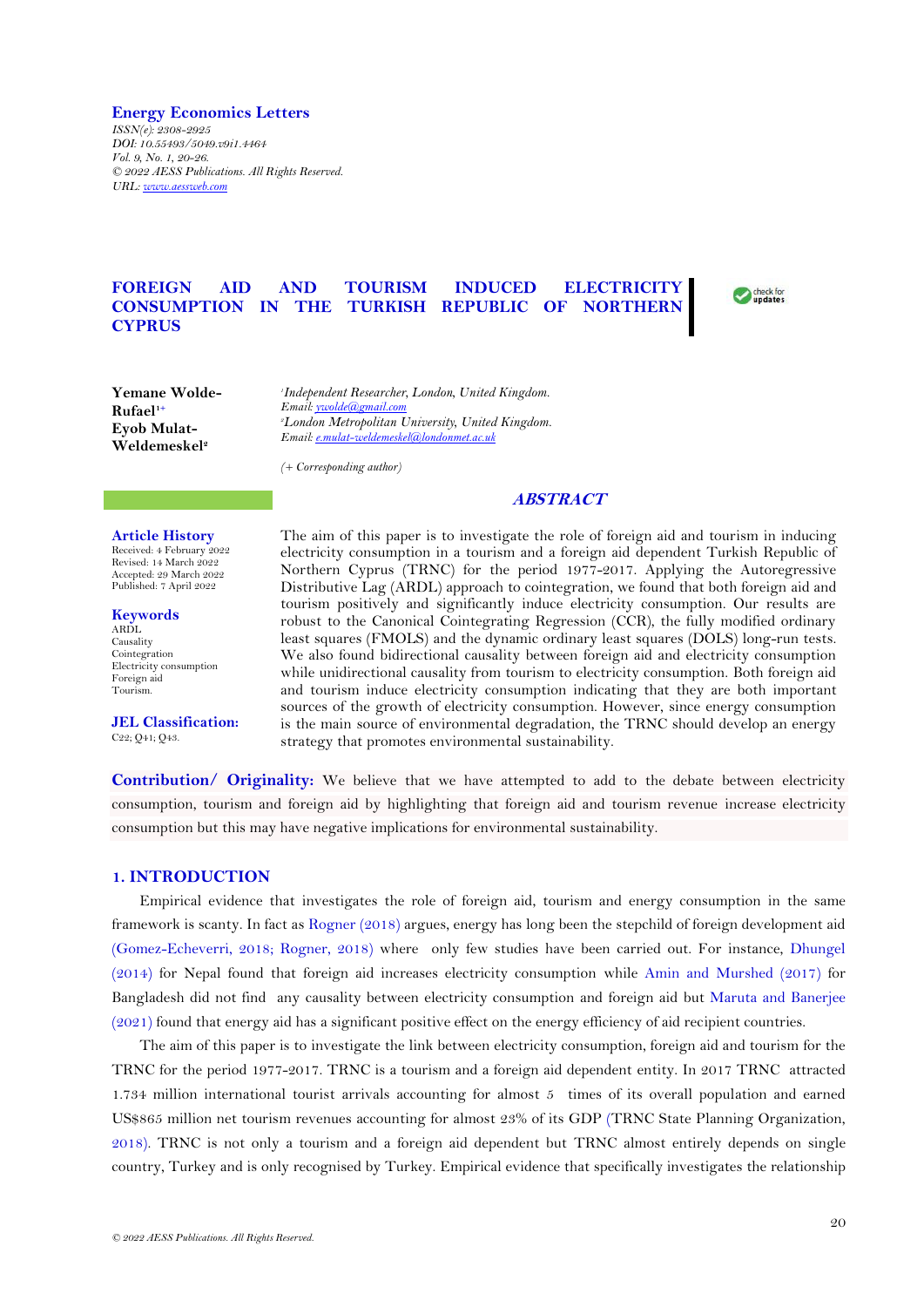between foreign aid, tourism and energy consumption in the same framework is conspicuous by its absence. We fill this gap by taking the TRNC as a case in point by applying the ARDL approach to cointegration due to [Pesaran,](#page-6-2) [Shin, and Smith \(2001\)](#page-6-2). And checking the robustness of our results by applying CCR, FMOLS and DOLS estimators. Additionally, causality is tested by using the vector error correction method.

# **2. METHODOLOGY AND DATA**

Following [Katircioglu, Feridun, and Kilinc \(2014\)](#page-5-4) after controlling for foreign aid and tourism, we model the relationship in [Equation](#page-1-0) 1 for tourist arrivals and in [Equation 2](#page-1-1) for tourism receipts in the following models respectively:

<span id="page-1-1"></span><span id="page-1-0"></span>
$$
ee_t = \alpha + \delta du m + \beta_1 ff + \beta_2 tt + \beta_3 oo + \beta_4 hh + \beta_5 xx + \varepsilon_t
$$
\n<sup>(1)</sup>

$$
ee_t = \pi + \theta \, \mathrm{d}u \, \mathrm{m} + \omega_1 \, \mathrm{f} \, \mathrm{f} + \omega_2 \, \mathrm{r} \, \mathrm{r} + \omega_3 \, \mathrm{d} \, \mathrm{o} + \omega_4 \, \mathrm{h} \, \mathrm{h} + \omega_5 \, \mathrm{d} \, \mathrm{x} + \mu_t \tag{2}
$$

Where  $ee_t$  is electricity consumption per capita,  $ff_t$  is real foreign aid per capita,  $t_t$  is a number of tourist arrivals; *oo<sup>t</sup>* is oil consumption per capita, *hh<sup>t</sup>* human capital (enrolment ratio in higher education), *xx<sup>t</sup>* real exchange rate and *rr* is tourism receipts. *dum* is a dummy variable that takes account for the three-year rehabilitation programme formulated to protect the financial sector between 2000 and 2002 [\(Cavusoglu, Ibrahim, & Ozdeser,](#page-5-5) 2019). As a result of this programme, the TRNC's economy showed a positive progress where the financial sector was strengthened to support the national economy [\(Cavusoglu et al., 2019\)](#page-5-5). All variables except *dum* are in natural logarithms. All the data are from the [TRNC State Planning Organization \(2018\)](#page-6-1).

Cointegration is carried out in Equation 3 by applying the following ARDL model:

$$
\Delta ee_t = \alpha + \theta \, \text{d} \, \text{d} \, \text{d} \, \text{d} \, \text{d} \, \text{d} \, \text{d} \, \text{d} \, \text{d} \, \text{d} \, \text{d} \, \text{d} \, \text{d} \, \text{d} \, \text{d} \, \text{d} \, \text{d} \, \text{d} \, \text{d} \, \text{d} \, \text{d} \, \text{d} \, \text{d} \, \text{d} \, \text{d} \, \text{d} \, \text{d} \, \text{d} \, \text{d} \, \text{d} \, \text{d} \, \text{d} \, \text{d} \, \text{d} \, \text{d} \, \text{d} \, \text{d} \, \text{d} \, \text{d} \, \text{d} \, \text{d} \, \text{d} \, \text{d} \, \text{d} \, \text{d} \, \text{d} \, \text{d} \, \text{d} \, \text{d} \, \text{d} \, \text{d} \, \text{d} \, \text{d} \, \text{d} \, \text{d} \, \text{d} \, \text{d} \, \text{d} \, \text{d} \, \text{d} \, \text{d} \, \text{d} \, \text{d} \, \text{d} \, \text{d} \, \text{d} \, \text{d} \, \text{d} \, \text{d} \, \text{d} \, \text{d} \, \text{d} \, \text{d} \, \text{d} \, \text{d} \, \text{d} \, \text{d} \, \text{d} \, \text{d} \, \text{d} \, \text{d} \, \text{d} \, \text{d} \, \text{d} \, \text{d} \, \text{d} \, \text{d} \, \text{d} \, \text{d} \, \text{d} \, \text{d} \, \text{d} \, \text{d} \, \text{d} \, \text{d} \, \text{d} \, \text{d} \, \text{d} \, \text{d} \, \text{d} \, \text{d} \, \text{d} \, \text{d} \, \text{d} \, \text{d} \, \text{d} \, \text{d} \
$$

<span id="page-1-2"></span>In [Equation 3](#page-1-2) tests for cointegration is carried out by using the *F*-test for the joint significance of the lagged values of the level variables where the null of no cointegration is defined by  $H_0$ :  $\delta_1 = \delta_2 = \delta_3 = \delta_4 = \delta_5 = \delta_6 = 0$ against the alternative that *Hi*:  $\delta_1 \neq 0$ ,  $\delta_2 \neq 0$ ,  $\delta_3 \neq 0$ ,  $\delta_4 \neq 0$ ,  $\delta_5 \neq 0$ ,  $\delta_6 \neq 0$ . The *F*-statistic is nonstandard and it is tabulated in [Pesaran et al. \(2001\)](#page-6-2).  $\Delta$  is the first difference operator;  $\beta_1$ ,  $\beta_2$ ,  $\beta_3$ ,  $\beta_4$ ,  $\beta_5$  and  $\beta_6$  represent the short-run coefficient while  $\delta_1$ ,  $\delta_2$ ,  $\delta_3$ ,  $\delta_4$ ,  $\delta_5$ , and  $\delta_6$  denote long-run coefficients and *k*, *m*, *n*, *p*, *q* and *r* are the lag length.

### **3. EMPIRICAL RESULTS**

Our empirical strategy proceeds as follows: First, we test for unit root. Second, cointegration test is carried out by using the ARDL approach. Third, to ensure robustness we apply CCR, FMOLS and DOLS estimators. Fourth, we test the stability of the estimated elasticities using the CUSUM and CUSUMQ test. Fifth, we test for causality using a vector error correction method.

As a first step, we present unit root tests in [Table 1,](#page-2-0) which shows that all the series are  $I(1)$ .

#### *3.1. Long-Run Test*

Results of the cointegration tests show that the estimated *F*-statistic of 7.050 for model 1 and 5.607 for model 2 are greater than the upper bound critical values set by [Pesaran et al. \(2001\)](#page-6-2) 1 , indicating the presence of

<sup>1</sup>Optimum lag selection criteria and diagnostic tests were also carried out. Results available from the authors. Cointegration is also confirmed by the Bayer and Hanck test.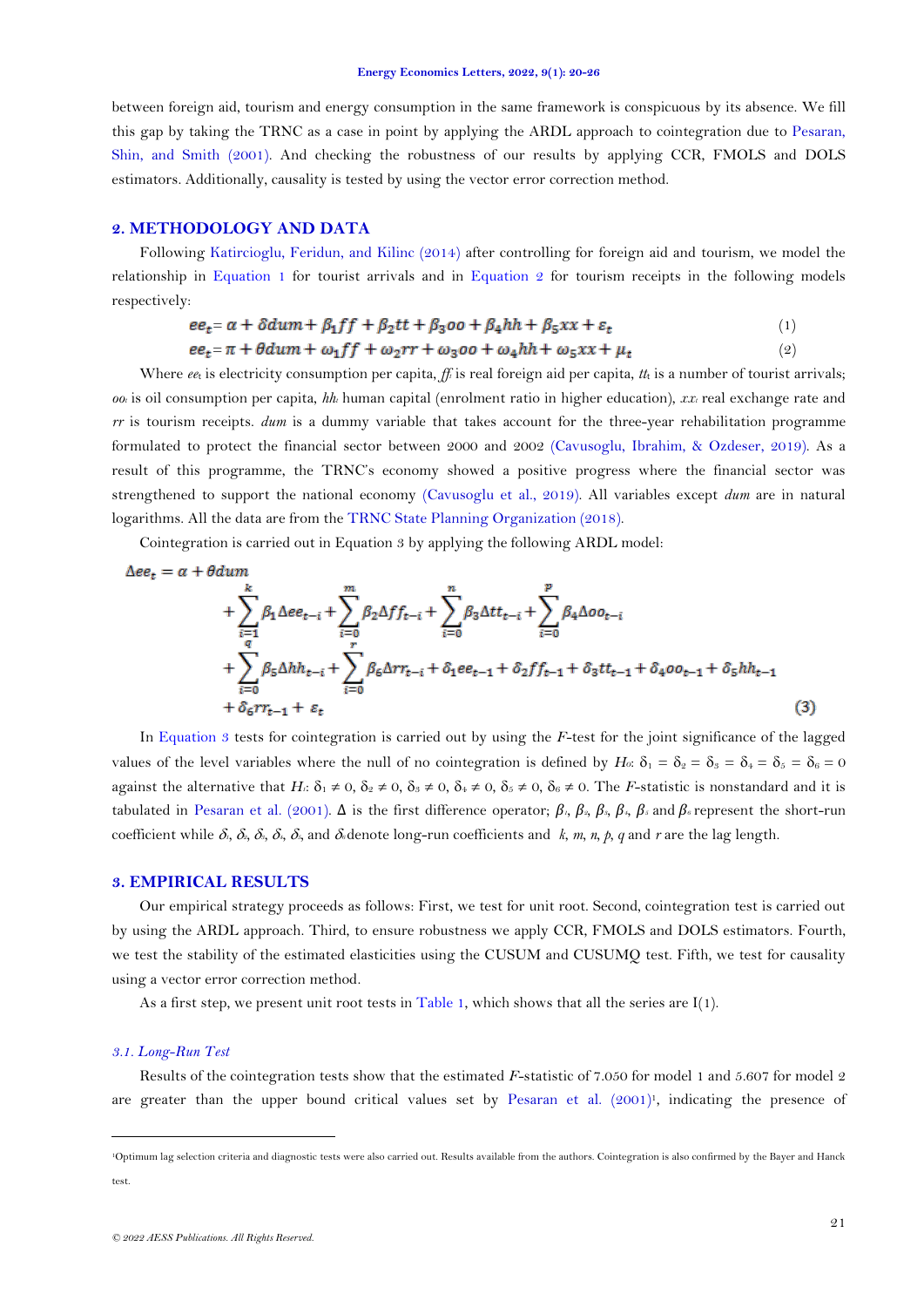#### **Energy Economics Letters, 2022, 9(1): 20-26**

cointegration. The long-run tests are presented in [Table 2.](#page-2-1) The Table shows a positive and statistically significant relationship between foreign aid and electricity consumption where a 1% increase in foreign aid increases electricity consumption between 0.074% and 0.077% in models 1 and 2 respectively. Our empirical evidence is robust to CCR, DOLS and FMOLS results.

<span id="page-2-0"></span>

| <b>Level Variables</b> | Dickey-F         |                  | <b>Zivot-Andrews</b> |                     | Dickey-F         | <b>Zivot-Andrews</b> |                      |
|------------------------|------------------|------------------|----------------------|---------------------|------------------|----------------------|----------------------|
|                        | <b>Statistic</b> | <b>Statistic</b> | <b>Break date</b>    | First<br>difference | <b>Statistic</b> | <b>Statistic</b>     | <b>Break</b><br>date |
| ff                     | $-2.186$         | $-3.730$         | 2006                 | $\Delta f f$        | $-4.043***$      | $-8.678***$          | 1997                 |
| ee                     | $-1.734$         | $-4.280$         | 1994                 | $\Delta$ ee         | $-3.002$         | $-5.554**$           | 1998                 |
| $_{\rm OO}$            | $-0.892$         | $-4.846*$        | 2006                 | $\Delta$ 00         | $-2.901$         | $-5.457**$           | 1984                 |
| tt                     | $-3.087$         | $-3.880$         | 1990                 | Att.                | $-4.099$ ***     | $-6.099$ ***         | 1984                 |
| hh                     | $-1.074$         | $-3.005$         | 1996                 | $\Delta hh$         | $-3.082$         | $-5.727***$          | 1984                 |
| XX                     | $-1.889$         | $-2.530$         | 1997                 | $\Delta$ xx         | $-3.211*$        | $-6.230***$          | 2006                 |
| rr                     | $-2.112$         | $-2.430$         | 1988                 | $\Delta$ rr         | $-3.674**$       | $-5.805***$          | 2002                 |

**Table 1.** Unit root test.

Notes: \*\*\*, <sup>\*\*</sup> and <sup>\*</sup> denote rejection of the null hypothesis of no unit root at 1%, 5% and 10% respectively. Δ is the first difference operator.

**Table 2.** Long-run and short-run coefficients, dependent variable ee.

<span id="page-2-1"></span>

| A. Long-run coefficients |             |                           |              |                           |             |             |             |              |            |  |  |
|--------------------------|-------------|---------------------------|--------------|---------------------------|-------------|-------------|-------------|--------------|------------|--|--|
|                          |             | Model 1 (tourist arrival) |              | Model 2 (tourism revenue) |             |             |             |              |            |  |  |
| Variable                 | <b>ARDL</b> | <b>DOLS</b>               | <b>FMOLS</b> | <b>CCR</b>                | Variable    | <b>ARDL</b> | <b>DOLS</b> | <b>FMOLS</b> | <b>CCR</b> |  |  |
| ff                       | $0.077**$   | $0.166$ ***               | $0.133***$   | $0.143***$                | ff          | $0.074***$  | 0.054       | $0.052**$    | $0.054*$   |  |  |
| tt                       | $0.271***$  | $0.359***$                | $0.325***$   | $0.335***$                | rr          | $0.083***$  | $0.071$ **  | $0.089***$   | $0.086***$ |  |  |
| hh                       | $0.099*$    | 0.020                     | 0.028        | 0.022                     | hh          | 0.025       | 0.021       | 0.012        | 0.005      |  |  |
| $_{\rm oo}$              | $0.152**$   | 0.061                     | 0.151        | 0.131                     | $_{\rm OO}$ | $0.287***$  | $0.181$ **  | $0.246***$   | $0.245***$ |  |  |
| $\mathbf{X}\mathbf{X}$   | $-0.005***$ | 0.003                     | $-0.001$     | $-0.001$                  | X X         | $-0.003$    | 0.007       | $-0.003$     | $-0.002$   |  |  |
| dum                      | $0.086**$   | $-0.011$                  | 0.073        | 0.073                     | dum         | 0.005       | $-0.097$    | 0.056        | 0.045      |  |  |
| constant                 | $2.355*$    | $1.415**$                 | $0.488***$   | $1.440***$                | constant    | $4.728***$  | $5.558*$    | $0.027***$   | $5.222***$ |  |  |

**Notes:** \*\*\*, \*\* and \* denote statistically significant levels at 1%, 5% and 10% respectively.

As shown in [Table 2,](#page-2-1) we also found a positive and statistically significant relationship between tourism and electricity consumption where a 1% increase in tourism increases electricity consumption between 0.083% and 0.271%. The evidence is robust to the other long-run estimates showing that tourism has far a greater impact on electricity consumption than foreign aid. Oil consumption was also positively and significantly related to electricity consumption, where a 1% increase in oil consumption leads between 0.152% and 0.287% increase in electricity consumption. After tourism, oil consumption seems to be the second most important factor in the determining electricity consumption.

[Figure](#page-3-0) 1a and [Figure](#page-3-1) 1b show that all the models are stable as the CUSUM the CUSUMSQ tests remain within the 5% critical bounds suggesting no structural instability.

#### *3.2. Causality Test*

We estimated three types of Granger causality tests: (1) short-run causality by applying the joint *F*- test (Wald test) to each of the independent lagged variables; (2) long-run causality by testing the significance of the coefficient of the error correction term ( $ect_{t-1}$ ) and (3) strong causality test by applying the Wald joint *F* test to both the lagged independent variables and the error correction term (*ect*t-1). The results of these three tests are presented i[n Table](#page-4-0) 3 and they show that all the coefficients of the  $ect_{(t-1)}$  term are statistically significant in the electricity equation. This shows that there is a long-run unidirectional causality from foreign aid, tourism, human capital, real exchange rate and oil consumption to electricity consumption.

As can be seen from [Table 3A](#page-4-0) there is a short-run bidirectional Granger causality between foreign aid  $(\Delta f)$  and electricity consumption ( $\Delta$ ee) in both models. We also found a short-run unidirectional causality from tourist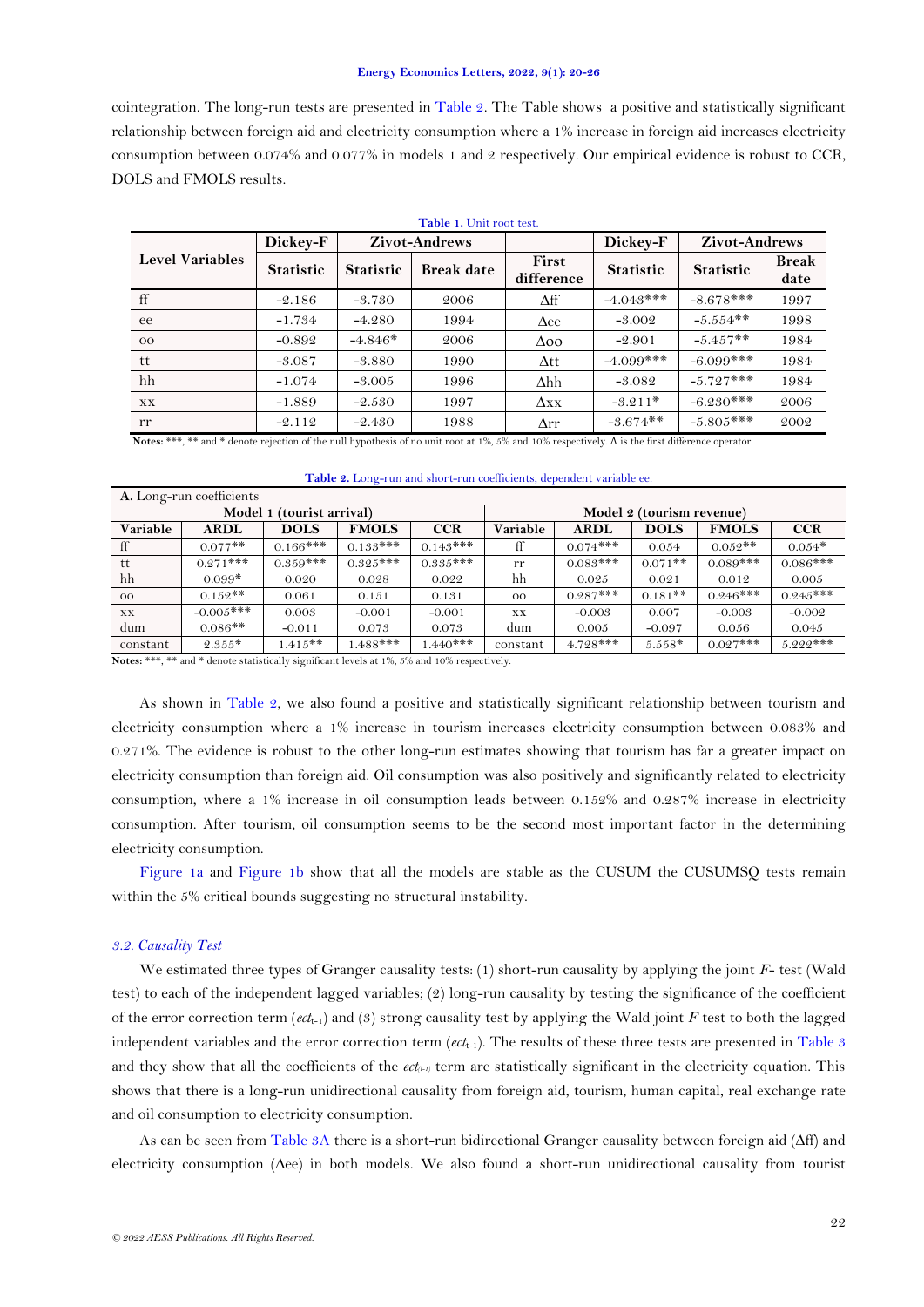revenues ( $\Delta \text{rr}$ ) to electricity consumption but not from tourist arrivals ( $\Delta \text{tt}$ ) to electricity consumption. However, the strong causality tests depicted in [Table 3B](#page-4-1) show a unidirectional causality from both tourism revenues and tourist arrivals to electricity consumption, similar to the finding of [Katircioglu et al. \(2014\)](#page-5-4).



Plot of Cumulative Sum of Squares of Recursive Residuals

Figure 1a. Stability test for model 1 with tourist arrivals.

<span id="page-3-0"></span>

<span id="page-3-1"></span>[Table 3A](#page-4-0) also shows that there is a short-run bidirectional causality between electricity consumption and oil consumption ( $\Delta$ oo) when tourism is proxied by tourist arrivals (Model 1) but no causality when tourism is proxied by tourism revvenues (Model 2). However, the strong causality test ( $\Delta$ oo+ecm) in [Table 3B](#page-4-1) shows a unidirectional causality from oil consumption to electricity consumption in both models. All the strong joint causality results show that there is at least a unidirectional causality from all the variables to electricity consumption. Foreign aid, tourism, oil consumption, human capital and real exchange rate cause electricity consumption in the TRNC. These results may sound good for electricity consumption but increases in electricity consumption may have a negative impact on environmental sustainability (se[e Katircioglu, Saqib, Katircioglu,](#page-5-6) Kilinc, and Gul (2020)).

*© 2022 AESS Publications. All Rights Reserved.*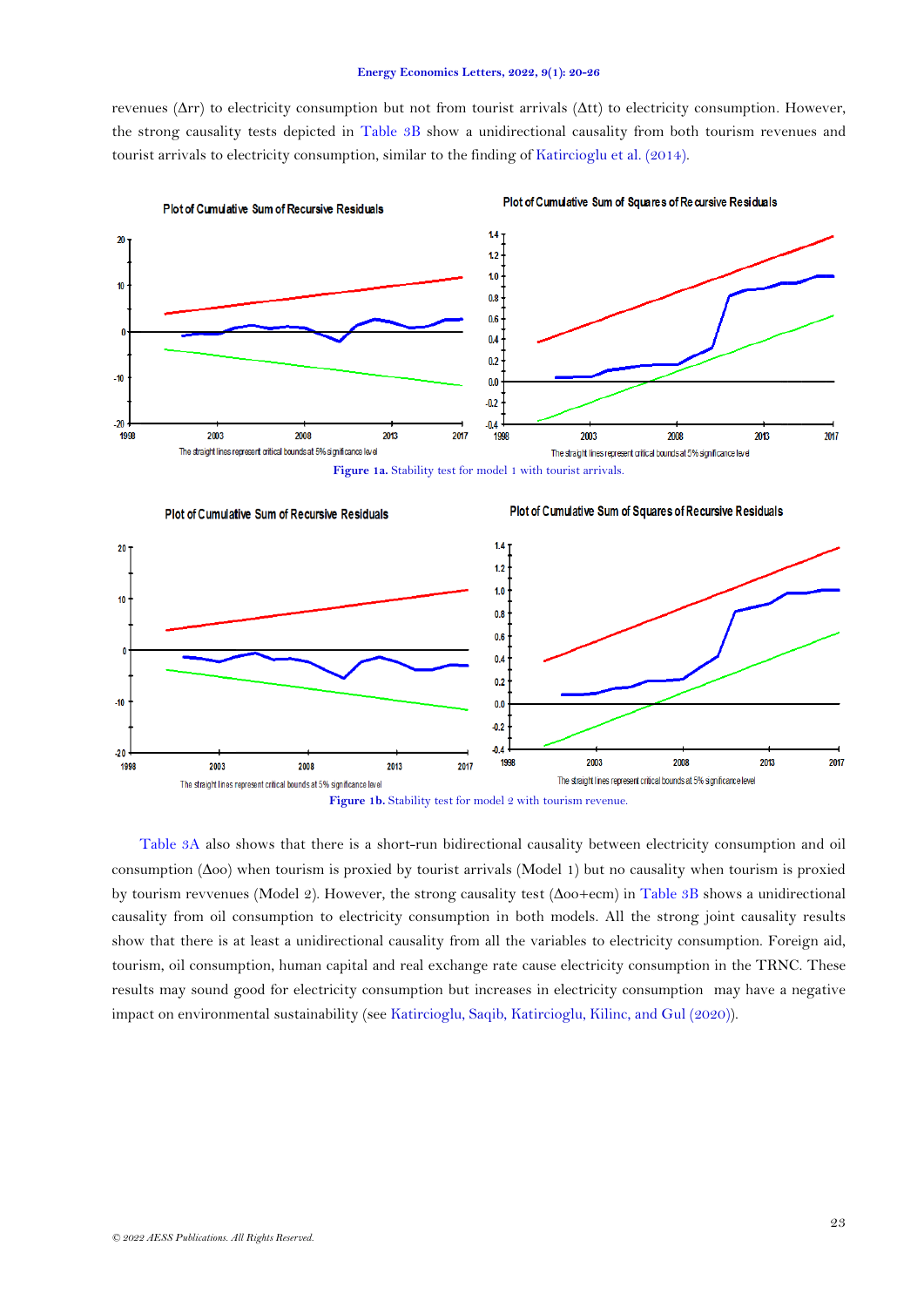#### **Energy Economics Letters, 2022, 9(1): 20-26**

| <b>l able 3A.</b> Short-run causality test. |                                 |              |                          |            |                          |                                         |                       |                  |                     |              |             |             |                          |             |                       |
|---------------------------------------------|---------------------------------|--------------|--------------------------|------------|--------------------------|-----------------------------------------|-----------------------|------------------|---------------------|--------------|-------------|-------------|--------------------------|-------------|-----------------------|
| Model 1                                     |                                 |              |                          |            |                          |                                         |                       | Model 2          |                     |              |             |             |                          |             |                       |
| Variables                                   | short-run causality<br>long-run |              |                          |            |                          |                                         |                       | <b>Variables</b> | short-run causality |              |             |             |                          |             | long-run              |
|                                             | $\Delta$ ee                     | $\Delta f f$ | $\Delta$ tt              | Δоо        | $\Delta hh$              | $\mathbf{\Delta} \mathbf{X} \mathbf{X}$ | $\text{ecmt}_{(t-1)}$ |                  | $\Delta$ ee         | $\Delta f f$ | $\Delta$ rr | $\Delta$ oo | $\Delta hh$              | $\Delta$ xx | $\mathbf{ecmt}$ (t-1) |
| $\Delta$ ee                                 | $\overline{\phantom{a}}$        | $5.686**$    | 2.23                     | $3.232**$  | $7.213***$               | 0.695                                   | $-0.990***$           | Δee              |                     | $3.112*$     | $3.032**$   | 0.066       | $5.000$ **               | 0.1         | $-0.920***$           |
| $\Delta f f$                                | $5.021***$                      | -            | 1.084                    | 0.005      | 1.191                    | 0.779                                   | $2.670**$             | $\Delta f f$     | $3.359*$            |              | 0.065       | 0.111       | 0.231                    | 0.064       | 1.971                 |
| $\Delta$ tt                                 | 0.628                           | 0.325        | $\overline{\phantom{a}}$ | $5.814**$  | 0.476                    | 1.881                                   | $1.020**$             | $\Delta$ rr      | 1.729               | 0.600        |             | $10.127***$ | 0.663                    | $5.343**$   | 1.645                 |
| $\Delta$ 00                                 | $3.721*$                        | 0.434        | $5.126**$                | -          | 0.568                    | $3.660*$                                | 0.068                 | $\Delta$ 00      | 0.489               | 0.876        | $9.18***$   |             | 2.756                    | $6.818***$  | $-0.299$              |
| $\Delta hh$                                 | 0.995                           | 0.200        | $2.949*$                 | $7.008***$ | $\overline{\phantom{0}}$ | 1.827                                   | $-14.089$             | $\Delta hh$      | $2.994*$            | 0.034        | 0.473       | $2.831*$    | $\overline{\phantom{0}}$ | 1.330       | $1.421*$              |
| $\Delta$ xx                                 | $3.816**$                       | 0.011        | 0.086                    | 0.564      | 1.734                    | -                                       | $1.454***$            | Δхх              | 1.620               | 0.088        | $4.970**$   | $10.952***$ | 2.066                    |             | $-16.857*$            |

**Table 3A.** Short-run causality test.

Note:  $\Delta$  is first difference operator. \*\*\*, \*\* and \* denote statistically significant levels at 1%, 5% and 10% respectively.

**Table 3B.** Strong joint causality test, dependent variable.

| - 82<br>Model 1      |                 |                          |                          |                          |                          |                          |              | Model 2         |                 |                          |                 |                          |                 |  |  |
|----------------------|-----------------|--------------------------|--------------------------|--------------------------|--------------------------|--------------------------|--------------|-----------------|-----------------|--------------------------|-----------------|--------------------------|-----------------|--|--|
| <b>Variables</b>     | $\Delta$ ee+ecm | $\Delta$ ff+ecm          | $\Delta t$ +ecm          | $\Delta$ oo+ecm          | $\Delta hh + \text{ecm}$ | $\Delta$ xx+ecm          | variables    | $\Delta$ ee+ecm | $\Delta$ ff+ecm | $\Delta$ rr+ecm          | $\Delta$ 00+ecm | $\Delta hh + \text{ecm}$ | $\Delta$ xx+ecm |  |  |
| $\Delta$ ee          |                 | $8.747***$               | $8.188***$               | $9.212***$               | $8.612***$               | $8.448***$               | $\Delta$ ee  |                 | $11.401$ ***    | $10.956***$              | $1.613***$      | $11.386***$              | 11.306***       |  |  |
| $\Delta \mathrm{ff}$ | $3.424**$       | $\overline{\phantom{0}}$ | $2.734*$                 | $2.718*$                 | $2.770*$                 | $2.719*$                 | $\Delta f f$ | 1.789           |                 | 1.643                    | 1.412           | 1.168                    | 1.151           |  |  |
| $\Delta$ tt          | $2.781*$        | $2.656*$                 | $\overline{\phantom{0}}$ | $6.802$ ***              | $3.081*$                 | $2.906*$                 | Δrr          | 2.432           | $3.227*$        | $\overline{\phantom{0}}$ | $7.573***$      | $2.462*$                 | $4.368**$       |  |  |
| $\Delta$ oo          | 2.394           | 0.219                    | $3.373**$                | $\overline{\phantom{0}}$ | 0.620                    | 2.163                    | Δοο          | 2.020           | 1.230           | $1.565**$                | -               | 1.405                    | $3.440**$       |  |  |
| $\Delta h h$         | 1.303           | 1.304                    | 2.120                    | $5.415***$               |                          | 1.442                    | $\Delta hh$  | $3.210*$        | $3.554**$       | $3.208*$                 | $4.404**$       | $\overline{\phantom{0}}$ | $3.415**$       |  |  |
| $\Delta$ xx          | $6.022***$      | $6.507***$               | $6.451***$               | $6.886***$               | $6.218***$               | $\overline{\phantom{0}}$ | Δхх          | 1.583           | . 791           | $3.178*$                 | $6.410***$      | 1.837                    |                 |  |  |

<span id="page-4-1"></span><span id="page-4-0"></span>Note:  $\Delta$  is first difference operator. \*\*\*, \*\* and \* denote statistically significant levels at 1%, 5% and 10% respectively.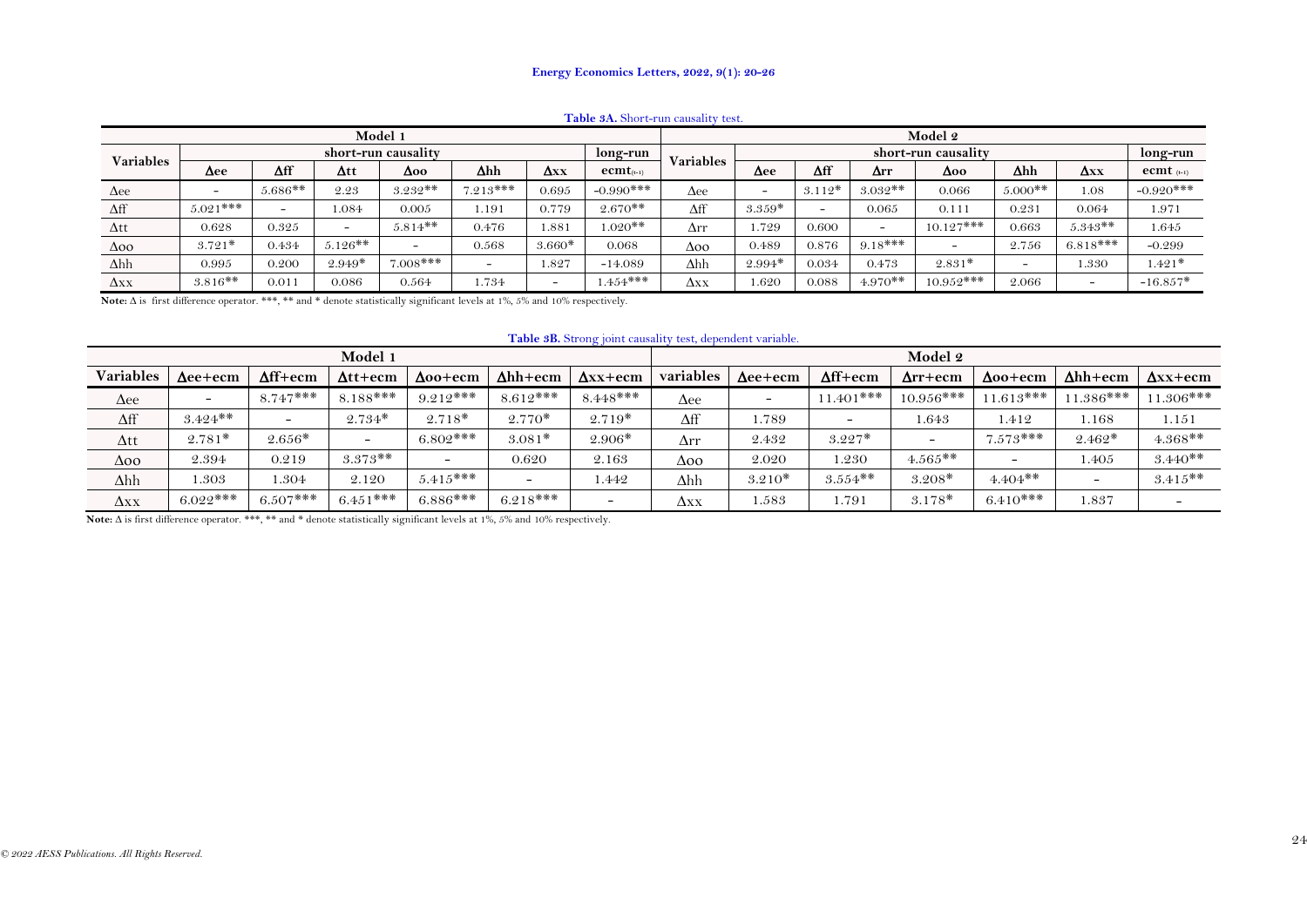### **4. CONCLUSION AND POLICY IMPLICATIONS**

This paper investigated the role of foreign aid and tourism as determinants of electricity consumption in the TRNC for the period 1977-2017.

We found a positive and a statistically significant relationship between foreign aid and electricity consumption on the other hand and a positive and statistically significant relationship between tourism and electricity consumption on the other. Granger causality results also show that there is a bidirectional Granger causality between foreign aid and electricity consumption and unidirectional Granger-causality from tourism to electricity consumption. The evidence indicates that both foreign aid and tourism induce electricity consumption in the TRNC.

While this may seem beneficial to the growth of the electricity sector, it must be remembered that the double dependence of the electricity sector on both foreign aid and especially on the tourist sector, can have several negative ramifications for the environmental quality of the TRNC. While tourism generates badly needed resources for the development of the electricity sector, increased demand for imported oil may increase the demand for nonrenewable energy dependency.

This in turn can contribute to environmental degradation. Since oil is the main source of energy in the TRNC, tourism growth can exacerbate environmental degradation and expose TRNC to the vagaries of imported energy dependency. It is therefore important that the TRNC should diversify its energy sources and reduce its energy import dependency by exploiting other eco-friendly energy sources such as solar, wind and natural gas, which TRNC seems to be endowed. TRNC should use foreign aid and tourism revenues for generating clean energy and also for fighting the harmful effects of rising atmospheric pollution. As to future research, the combined impact of foreign aid and tourism on CO2 emissions can be investigated.

**Funding:** This study received no specific financial support.

**Competing Interests:** The authors declare that they have no competing interests.

**Authors' Contributions:** Both authors contributed equally to the conception and design of the study.

#### **REFERENCES**

- <span id="page-5-2"></span>Amin, S. B., & Murshed, M. (2017). An empirical analysis of multivariate causality between electricity consumption, economic growth and foreign aid: Evidence from Bangladesh. *The Journal of Developing Areas, 51*(2), 369-380.Available at: https://doi.org/10.1353/jda.2017.0051.
- <span id="page-5-5"></span>Cavusoglu, B., Ibrahim, S. S., & Ozdeser, H. (2019). Testing the relationship between financial sector output, employment and economic growth in North Cyprus. *Financial Innovation, 5*(1), 1-11.Available at: https://doi.org/10.1186/s40854-019- 0151-3.
- <span id="page-5-1"></span>Dhungel, K. R. (2014). On the relationship between electricity consumption and selected macroeconomic variables, empirical evidence from Nepal. *Modern Economy, 5*(4), 360-366.Available at: https://doi.org/10.4236/me.2014.54035.
- <span id="page-5-0"></span>Gomez-Echeverri, L. (2018). *A review of the nature of foreign aid to the energy sector over the last two decades. In Y. Huang and U. Pascual (Eds.), Aid Effectiveness for Environmental Sustainability*. Singapore: Springer Verlag.
- <span id="page-5-6"></span>Katircioglu, S., Saqib, N., Katircioglu, S., Kilinc, C. C., & Gul, H. (2020). Estimating the effects of tourism growth on emission pollutants: Empirical evidence from a small island, Cyprus. *Air Quality, Atmosphere & Health, 13*(4), 391-397.Available at: https://doi.org/10.1007/s11869-020-00803-z.
- <span id="page-5-4"></span>Katircioglu, S. T., Feridun, M., & Kilinc, C. (2014). Estimating tourism-induced energy consumption and CO2 emissions: The case of Cyprus. *Renewable and Sustainable Energy Reviews, 29*, 634-640.Available at: https://doi.org/10.1016/j.rser.2013.09.004.
- <span id="page-5-3"></span>Maruta, A. A., & Banerjee, R. (2021). Does energy aid improve energy efficiency in developing countries? *Empirical Economics, 61*(1), 355-388.Available at: https://doi.org/10.1007/s00181-020-01854-y.